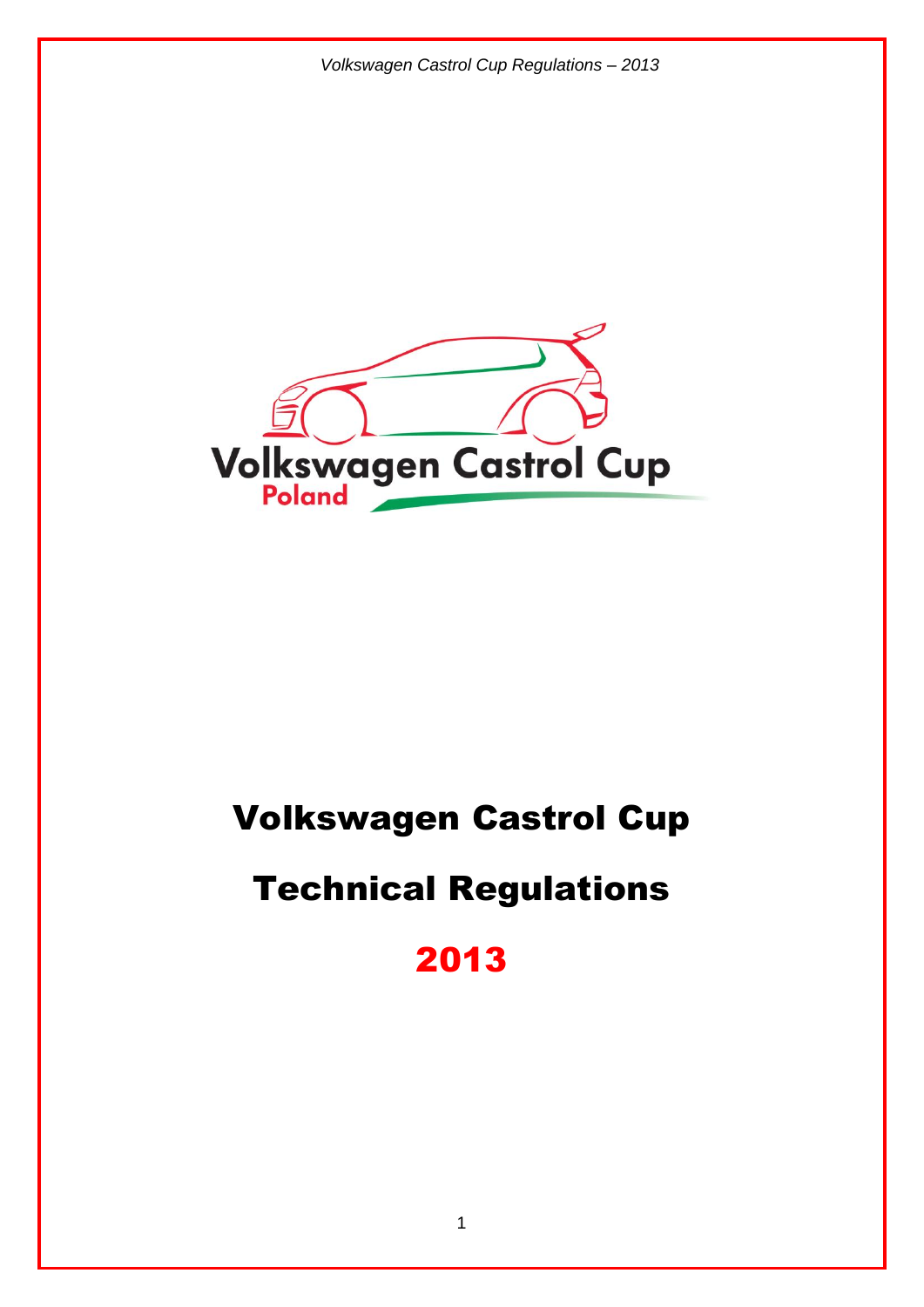# **Table of Contents**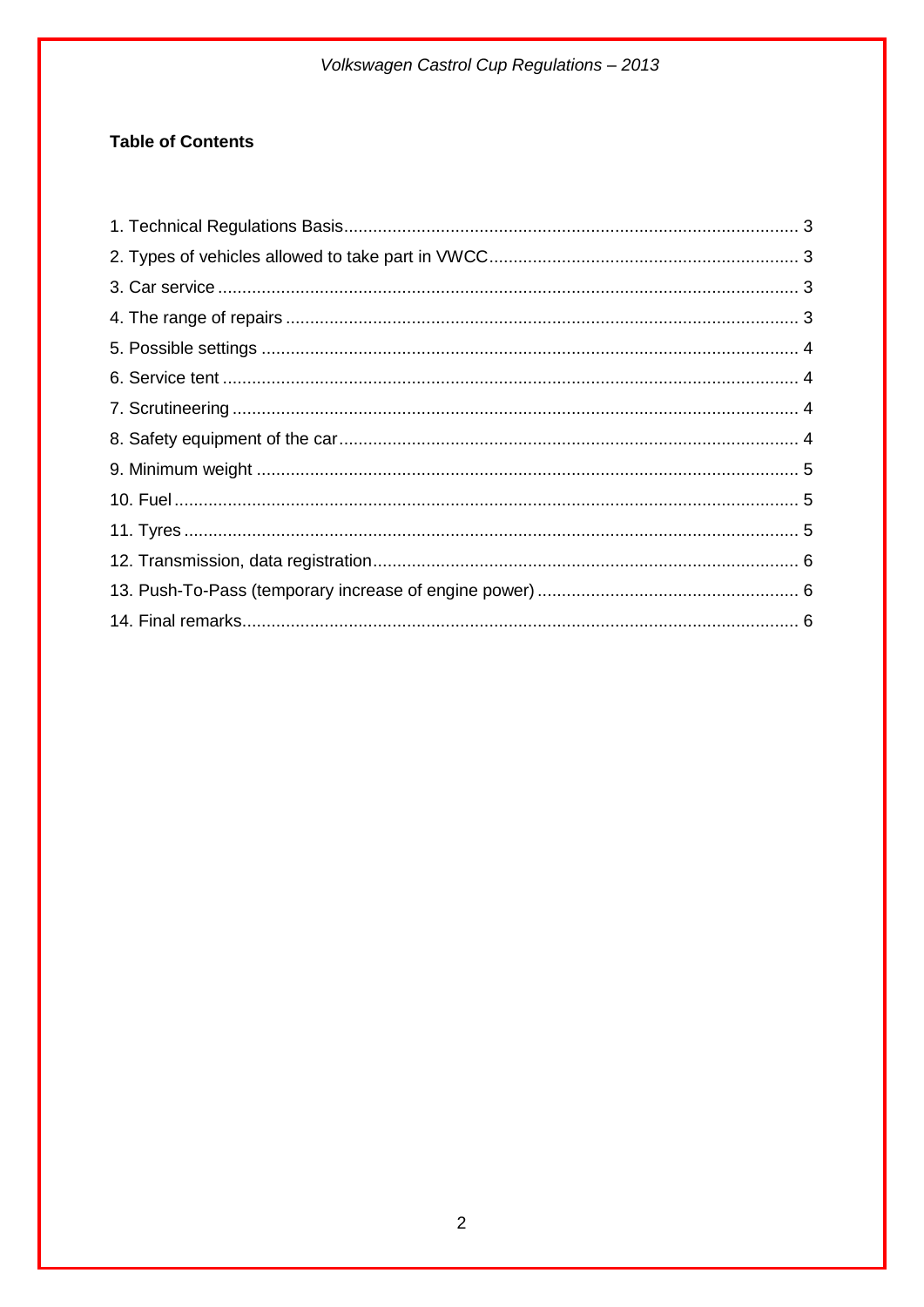# <span id="page-2-0"></span>**1. Technical Regulations Basis**

1.1 The present Regulations are based on rules of International Sporting Code FIA.

## <span id="page-2-1"></span>**2. Types of vehicles allowed to take part in VWCC**

2.1. In the season 2013 of Volkswagen Castrol Cup, hereinafter referred to as VWCC, only Volkswagen Golf VWCC version cars delivered by the Organizer with the rules of the present Regulations are allowed to start.

2.2. Cars taking part in VWCC 2013 will be assigned to the participant for the whole 2013 cycle.

2.3. During the whole VWCC racing season the participant will be entitled to start in the car that is assigned to him/her.

## <span id="page-2-2"></span>**3. Car service**

3.1. The cars will be fully serviced by the service stuff appointed by the Organizer.

3.2. Any repairs, settings, adjustments, maintenance and other works can be done exclusively by people authorized by the Organizer.

3.3**. Any violation of this rule by the participant will cause imposing the penalty including exclusion from VWCC.**

## <span id="page-2-3"></span>**4. The range of repairs**

4.1. All decisions concerning: the necessity to rebuild, repair, setting adjustments and other technical details for particular Rounds are made by the Organizer.

4.2. The report will be made after each Round concerning any visible damages and it will be signed by the suitable participant and the Organizer's representative.

4.3. Apart from recorded visible damages, about other damages which may be noticed during detailed inspection or car's repair after the Round, the participant will be informed by the Organizer.

<span id="page-2-4"></span>4.4. The inspection will be made after second Round's racing in the service tent. In the event of participant's absence during car's inspection the report will be made by the Organizer's representatives.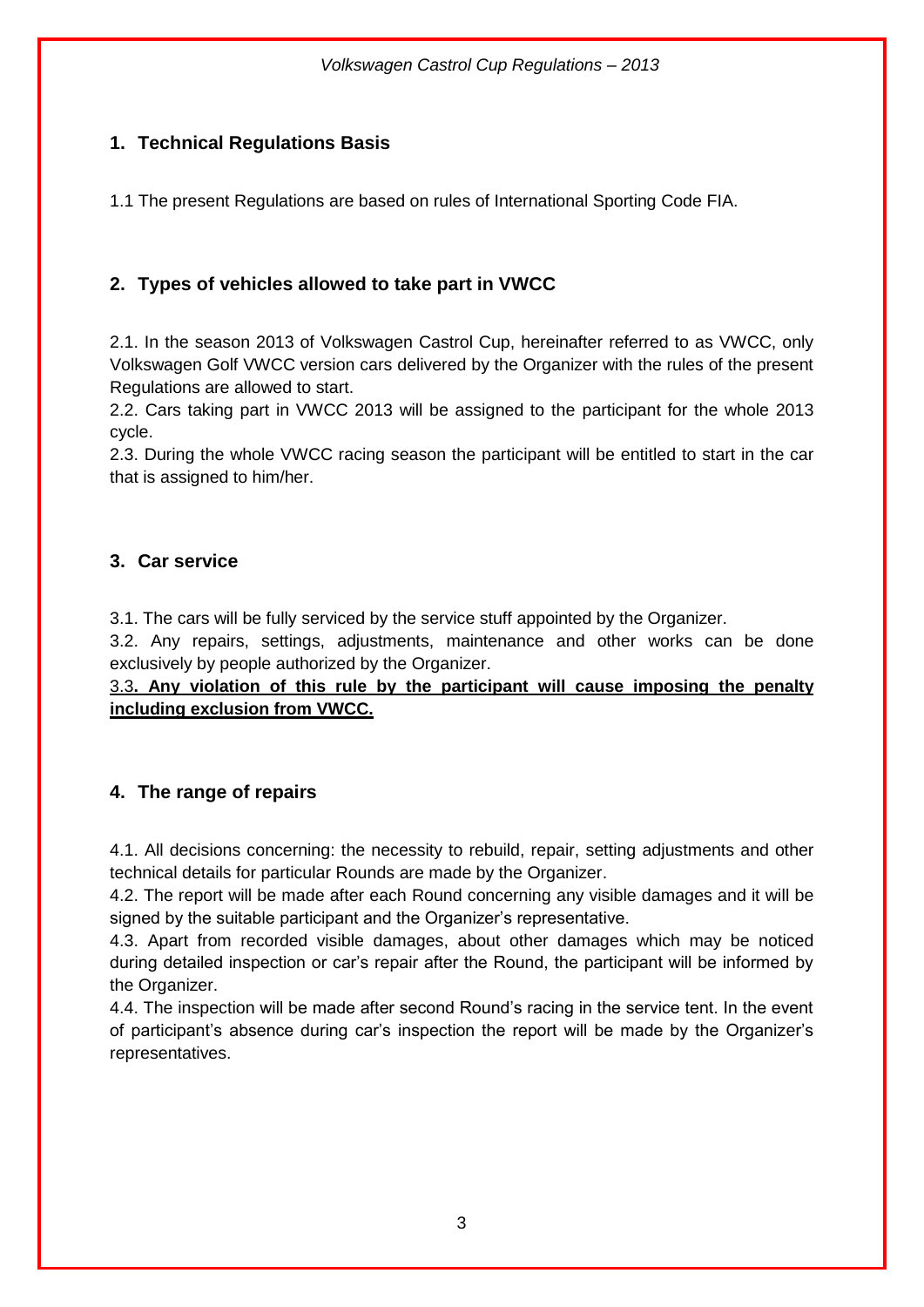#### **5. Possible settings**

5.1. Apart from settings which the participant or his/her assistant (helper) can make by themselves that is: steering wheel position setting, seat belts adjustment, tyre air pressure adjustment (only from air cylinder delivered by the Organizer), on request of the participant the Organizer's mechanics can change the hardness settings of the front Anti-Roll-Bar.

There are 3 possible hardness settings allowed: soft, medium and hard.

5.2. All other parameters are standard settings for all vehicles for particular Rounds made by the Organizer without the possibility to make personal changes.

#### <span id="page-3-0"></span>**6. Service tent**

6.1. Access to service tent and vehicles apart from normal working hours is possible only after earlier agreement with the suitable team's manager of the Organizer.

6.2. Working hours will be placed on the VWCC noticeboard.

## <span id="page-3-1"></span>**7. Scrutineering**

7.1. For the scrutineering the participants must appear with the appointed driver's safety equipment, see MKS attachment 'L' (available in English, French: [www.fia.com](http://www.fia.com/) and Polish: [www.pzm.pl\)](http://www.pzm.pl/).

7.2. The drivers must conform to the orders of the Technical Commissioner concerning the control.

7.3. After each training and qualifying sessions and each racing the vehicles must be immediately directed to the closed park (park ferme).

#### **The road from finish to park ferme is subject to the rules of park ferme.**

7.4. Closed park (park ferme) will be in the Organizer's paddock.

#### <span id="page-3-2"></span>**8. Safety equipment of the car**

- OMP six-point seat belts,
- (Cr-Mo) Wiechers Sport roll cage, FIA and DMSB approval,
- OMP extinguishing system approved by FIA hom. Ex.008.00 Ecolife,
- electric switch (circuit cut-off) in accordance with Article 253.11,13 Attachment 'J',
- complex windscreen.
- side net mounted to the safety construction,
- OMP sports seat, FIA approval,
- front and rear tow handles.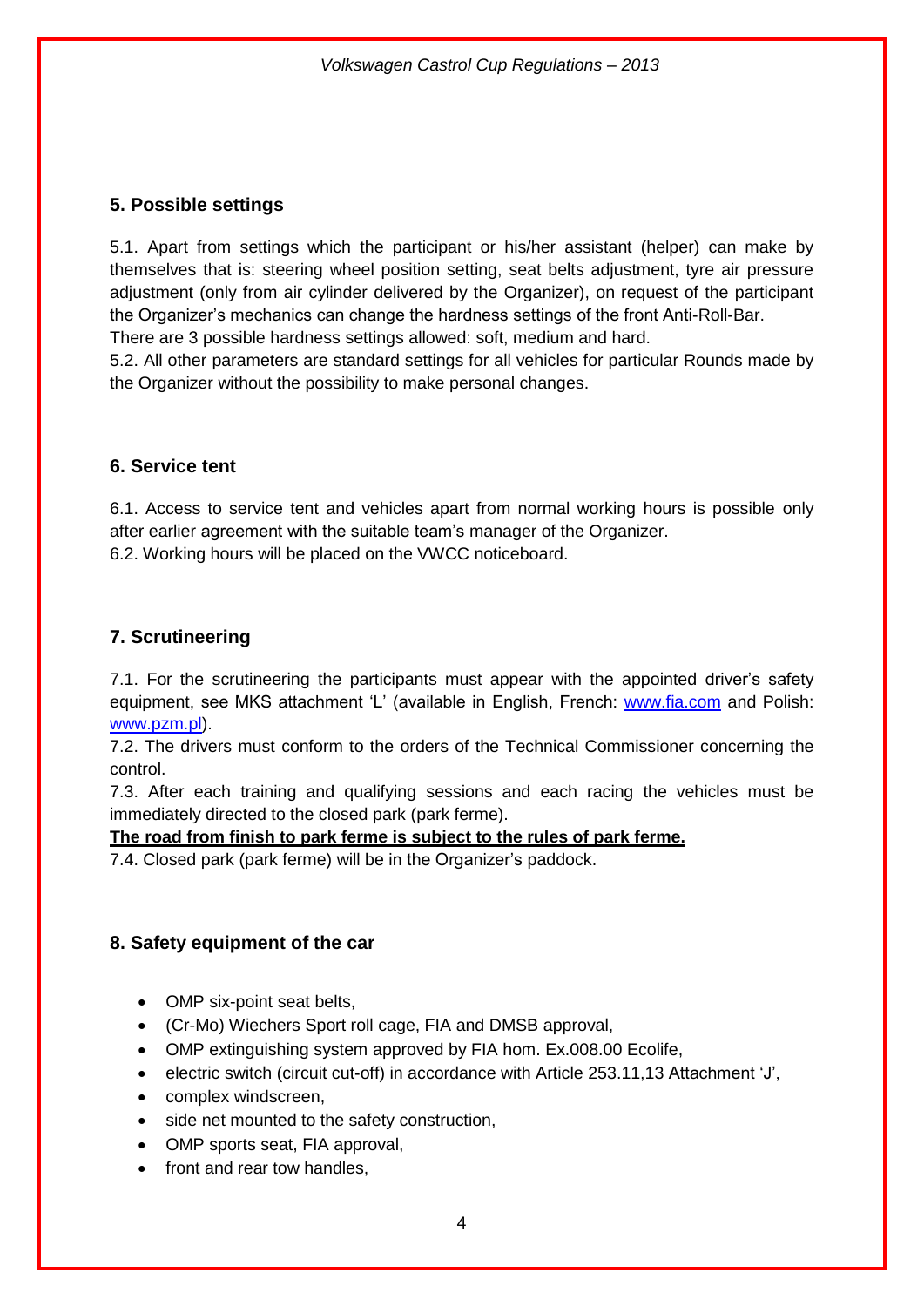- two-circuit brake system,
- additional engine cover protection.

#### <span id="page-4-0"></span>**9. Minimum weight**

9.1. All cars have got the same gross weight.

9.2. Minimum driver's weight together with complete equipment is 80kg.

9.3. In case of not fulfilling the conditions point 9.2. the ballast will be added to the car which results from the difference between the regulation weight and the real driver's weight.

9.4. Weight control will be made minimum twice a season. It is assumed that the competitor's weight will not change between the next weight controls.

9.5. Minimum weight must be kept throughout the Round.

#### <span id="page-4-1"></span>**10. Fuel**

10.1. Fuel supplied and refuelled by the Organizer is obligatory.

10.2. All cars ready to training and qualifying session, qualifications and races will have the same amount of fuel.

10.3. The decision about the amount of fuel which the cars will be filled is made by the Organizer.

10.4. It is forbidden to add any substances to the fuel.

## <span id="page-4-2"></span>**11. Tyres**

11.1. In VWCC series only tyres provided by the Organizer will be used.

11.2. There are 8 (eight) slick tyres for each vehicle which went through scrutineering.

11.3. There are 8 (eight) new slick tyres for the first Round for each vehicle. For each next Round there will be 6 (six) new slick tyres and 2 (two) slick tyres from the previous Round chosen by the competitor.

11.4. In special cases the Organizer can change the number of planned slick tyres for the Round e.g. in the event of using wet tyres. The decision about the possible use of wet tyres concerning their number and way of using is made by the Organizer.

11.5. Using any substances to raise the tyres' temperature before the start or on the start to training session, qualifications or races is forbidden. Using any chemical substances, heat or mechanical treatment of the tyres is also forbidden. Covering tyres on the start is unacceptable.